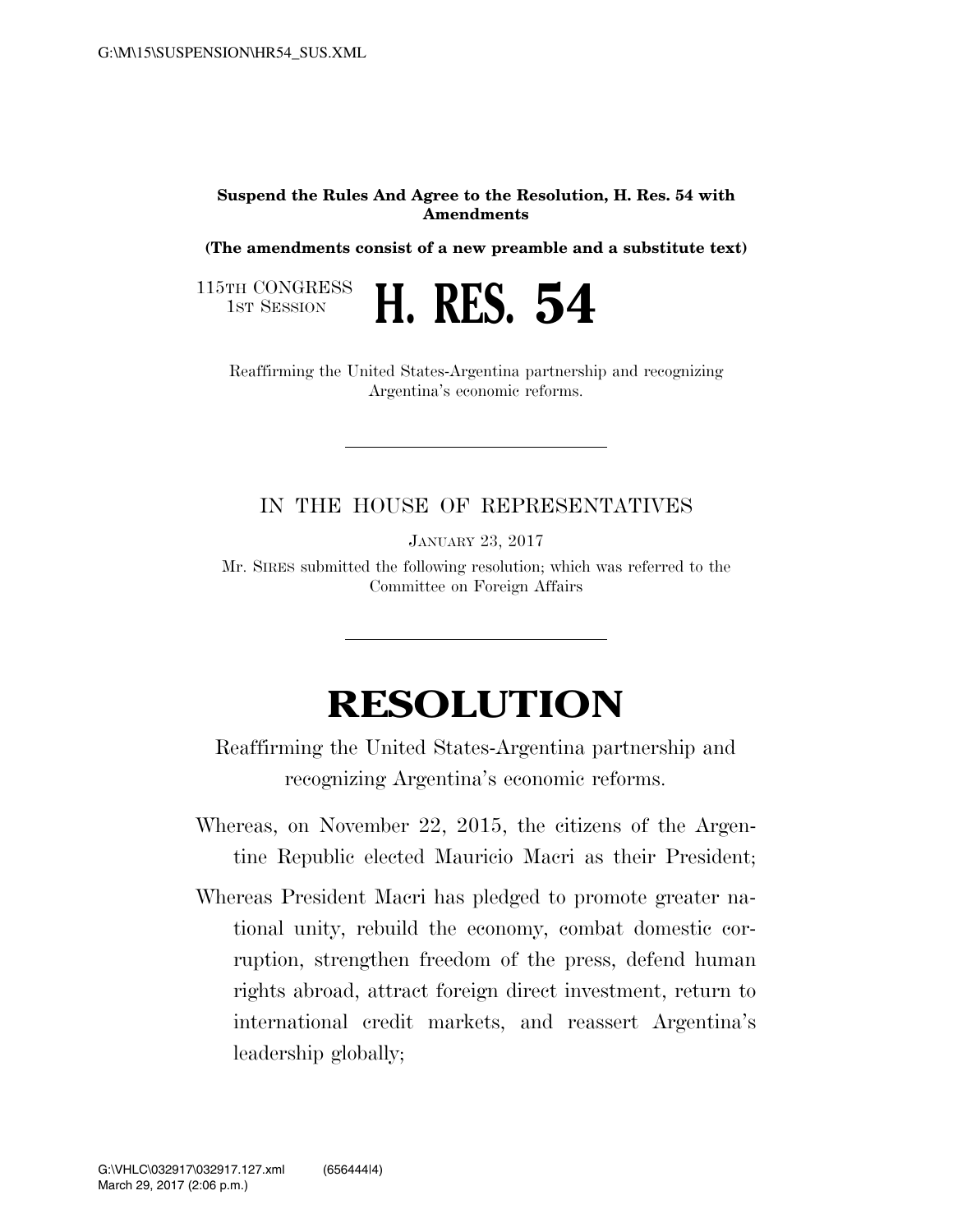- Whereas President Macri has emphasized his intention to seek closer ties with the United States and restore the bilateral partnership previously enjoyed by both countries;
- Whereas the Argentine Republic has been a major non-NATO ally of the United States since 1998 and is the only country designated as such in Latin America;
- Whereas United States-Argentina relations are historically characterized by comprehensive commercial ties and strong bilateral cooperation on human rights, peacekeeping, science and technology, non-proliferation, and education, as well as on regional and global issues;
- Whereas, in an appearance with President Macri at the Casa Rosada in Buenos Aires in March 2016, President Barack Obama said that ''our countries share profound values in common—respect for human rights, for individual freedoms, for democracy, for justice, and for peace'';
- Whereas Secretary of State John Kerry visited Argentina in August 2016 to launch a High-Level Dialogue to develop and sustain cooperation on bilateral, regional, and global challenges, including democratic development and protection of human rights in Latin America;
- Whereas Secretary Kerry, during his visit, stated that ''the United States strongly supports President Macri's effort to deepen Argentina's integration with the global economy' '' and that ''our governments will be supporting policies that are aimed at strong, sustainable, and balanced economic growth'';
- Whereas the United States Department of the Treasury no longer opposes multilateral development banks lending to Argentina because of the Government of Argentina's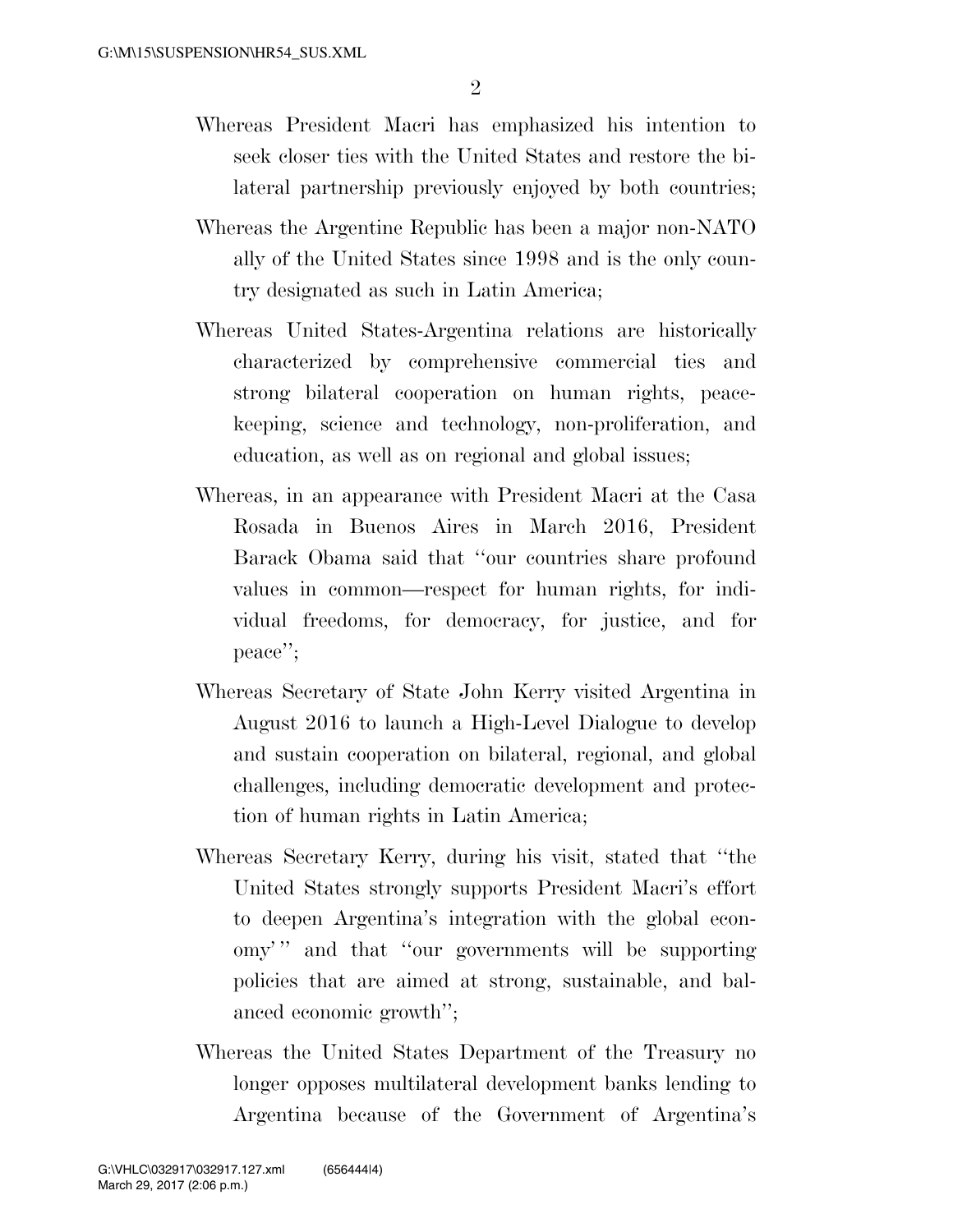''progress on key issues and positive economic policy trajectory'';

- Whereas President Macri prioritized Argentina resolving its 15-year standoff with private creditors stemming from the 2001-2002 economic crisis, which facilitated Argentina's return to international financial markets;
- Whereas the Macri Administration lifted controls on trade, currency, and poultry, enhanced the quality and transparency of government data, and eliminated subsidies on electricity, water, and gas;
- Whereas Argentina is Latin America's third largest economy and the International Monetary Fund, in April 2016, claimed the Macri Administration ''embarked on an ambitious, much needed transition to remove domestic imbalances and distortions and correct relative prices''; and
- Whereas the Government of Argentina has expressed a renewed commitment to bring the perpetrators of the 1994 bombing of the Asociación Mutual Israelita Argentina (AMIA) building, that occurred in Buenos Aires on July 18, 1994, killing 85 people and injuring hundreds, to justice: Now, therefore, be it
	- 1 *Resolved,* That the House of Representatives—
	- 2 (1) upholds its commitment to the partnership 3 between the United States and Argentina and reaf-4 firms that the Argentine Republic is a major non-5 NATO ally of the United States;
- 6 (2) encourages the Department of State to co-7 ordinate a new interagency strategy to increase co-